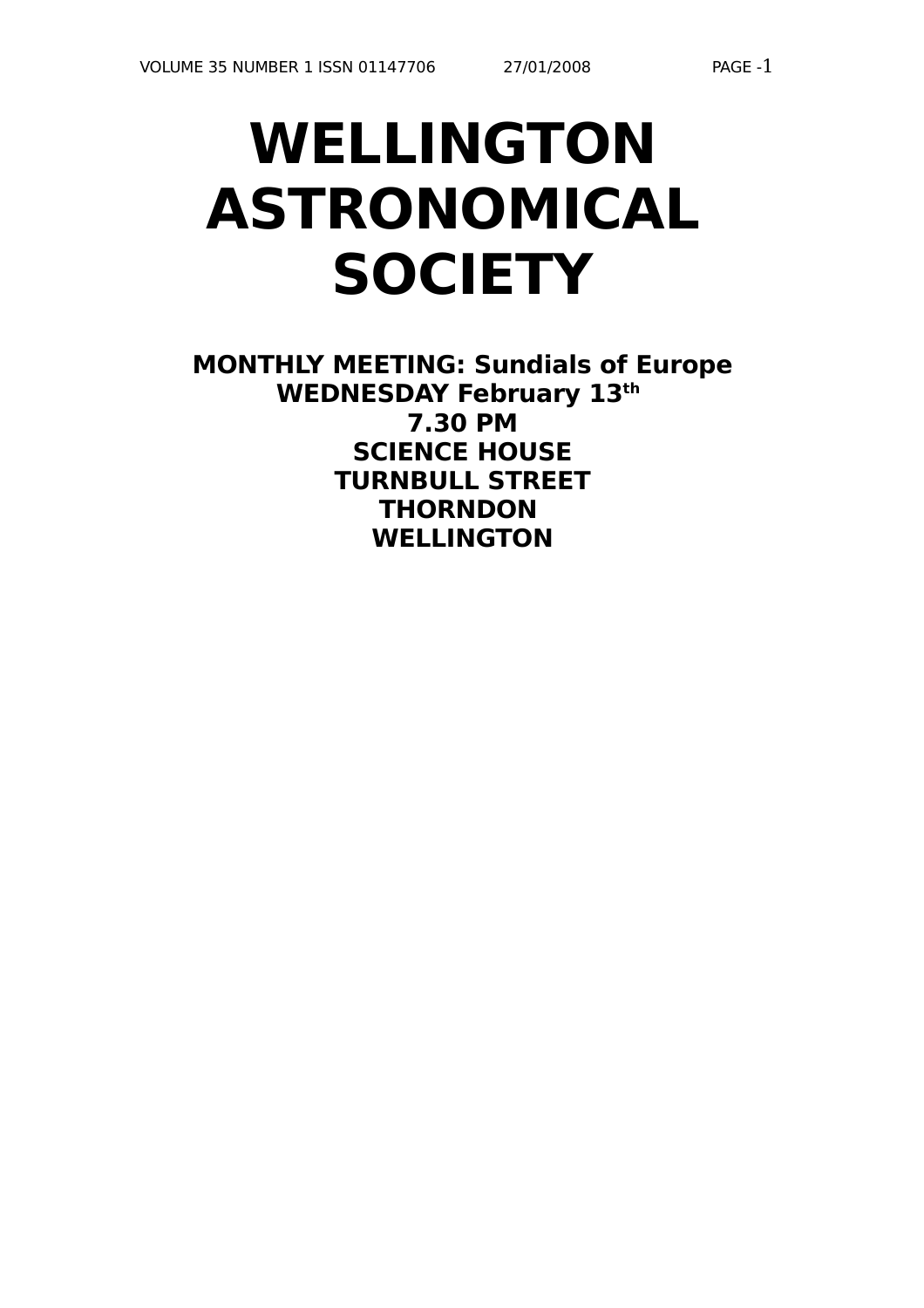**CONTENTS**

## **Upper Hutt Carnival – Saturday 23rd February**

This is a day of fun, food and entertainment. This event is being held in Trentham Memorial Park Upper Hutt To be held on Saturday, February 23, 2007, starting at 10am and finishing at 5pm. For more details contact Brenda Johnston ph 461-6612 daytime or 4789-008 night email [bjohnston@was.org.nz](mailto:bjohnston@was.org.nz.We) or Vicki Irons Ph.3838710 or email [virons@was.org.nz](mailto:virons@astronomy.wellington.net.nz) We hope to do some solar viewing. Although only telescopes equipped with solar filters will be able to be used we still need members to help with the event. The WAS dobbies will need someone to operate them. It is a great opportunity for members to showcase astronomy.

## **Report on "Anything Vintage" event at Queen Elizabeth Park**

I was able to bring the Galactic Circle dobbie as well as my Zenith star 80mm refractor. I set up camp amongst the people from the Wellington Vintage Machinery club. Later Lesley Hughes and Bill Parkin, who brought the society's C8 and some computer gear joined me. Initially we were located near the Wellington Vintage Machinery club's exhibits but the unexpected arrival of a number of tractors from the Horowhenua made it easier to shift to the station platform. That turned out to be a real bonus as we had a regular stream of visitors and some shade from the hot sun.

The Galactic Circle dobbie and the Zenith Star were used to show people close up views of the nearby vegetation and more distant view of manmade objects like power pylons. It was a good opportunity to demonstrate how telescopes work and the differences between reflectors and refractors. Bill set up the C8 with a solar filter so that people could observe the Sun safely. At times he linked the C8 up to a small television monitor. An amazing feature of the Sun was that for the previous few weeks it had no visible sunspots so the view through the C8 was part of a completely blank white disk. Another bonus was that the station didn't begin to block off the Sun until after 4pm as the event began to wind down for the day. Bill and Lesley went home.

Unfortunately Saturday night suffered from patchy cloud but Graeme Moffatt and I were able to look at Mars. One problem was that neither of us could stay up too late as we had a long day to come. Of course as soon as the gear was packed up and I went off to my tent it cleared.

On Sunday morning Bill and Lesley returned with one of the WAS dobbies. This arrival enabled us to demonstrate how different tube length affects magnification in two otherwise same size telescopes. The forecast for Monday was not good with "rain" being predicted. There had been drizzle overnight and we could see a black cloud looming nearby threatening to dump its load all over us. Bill and Lesley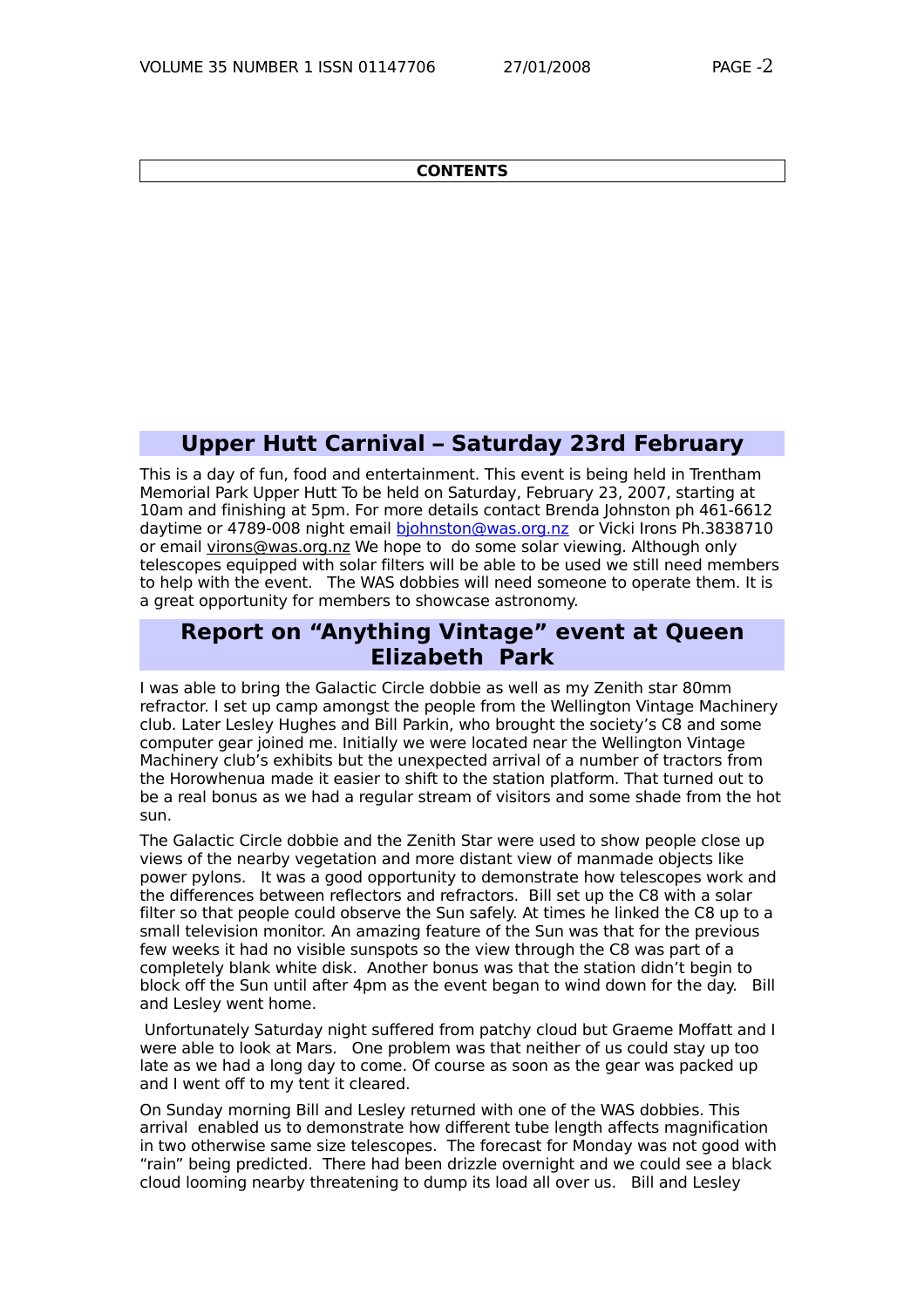joined me again and suddenly the black cloud departed elsewhere. There were times when the wind made things decidedly unpleasant. One surprising aspect was that the seeing was the best we had encountered over the weekend. I was able to use a 4.7mm eyepiece in my refractor to both examine pohutukawa flowers on nearby trees and the vegetation up on the hill. In the windy conditions we had a few problems with the stability of the Galactic Circle dobbie, realised it was not correctly weighted and decided it was not safe to use. It is now under maintenance.

A good time was had by visitors and demonstrators alike, while showing the fun of telescopes!

## **Upcoming Star Parties**

We often post up-to-date information about upcoming star parties on the society's announcements' email group. If you'd like to join, send a blank email to: [announce-subscribe@was.org.nz](mailto:announce-subscribe@astronomy.wellington.net.nz). There are no star parties at either Gifford or Pauatahanui during Ferbruary 2008

## **Stargazing : A beginners guide. By John Field**

When you are beginning to learn your way around the night sky many people race off to the local camera shop and come home with a small refractor. The refractor is mounted on a shaky tripod and with an incredibly small finderscope. After an evening trying to find the Moon or Jupiter with little success the telescope is condemned to the cupboard and astronomy is seen as "too hard." If I told you there was a much easier way to observe the Moon, star clusters, nebulae and even galaxies would you believe me?

After the eyeball and a dark sky, the best friend to many astronomers, is a good pair of binoculars. Binoculars provide a better investment for your hard earned dollars. They enable you to observe objects during the day and at night you can explore the local Universe! The image observed is oriented to the real world making use of starcharts and simple star hopping far easier. If you have a pair of binoculars at home, or want to purchase a pair, I will give some hints on what to look for in getting the best from them.

Binoculars come in a variety of types and quality and the final choice may depend on your budget. The two most important features of binoculars are two numbers that tell us the magnification and the objective size. Magnification is how much closer the object will appear and the objective is size of the lens, the part that is "gathering' the light. Normally these numbers are found near the eyepieces and may be 7 x 50 or 10 x 50. Both of these binoculars have 50-millimetre objective lens and one magnifies 7 times, the other 10 times. There may also be information on their field of view (FOV), on my 10 x 50s it states that I have a FOV of 5.7 degrees. Different binoculars will have different FOV's so you can pick and choose your own preferences. One of the big factors you would want to think about is ease of use, 7 & 10 x 50s can be easily held for periods of times. Bigger binos- 15 & 20 x 70's are much heavier and require either a mount or very strong arm muscles! I would recommend 10 x 50's as a happy compromise between magnification and weight.

When it comes purchasing remember to try out the binos before leaving the shop. See how sharp the image is by looking at a distant sign and scan from one side to the other to see if the image is sharp all across the field. If not try another pair to see if the problem is systemic or the pair you have, have been dropped at some stage. Test the ease of focusing and weight, if they are heavy you may want to try another type to see if there is a difference or is it possible to attach them to a camera tripod? The prices can vary greatly on models and manufacturers but you may find 10 x 50's at \$300 perform only slightly better than \$100 binos.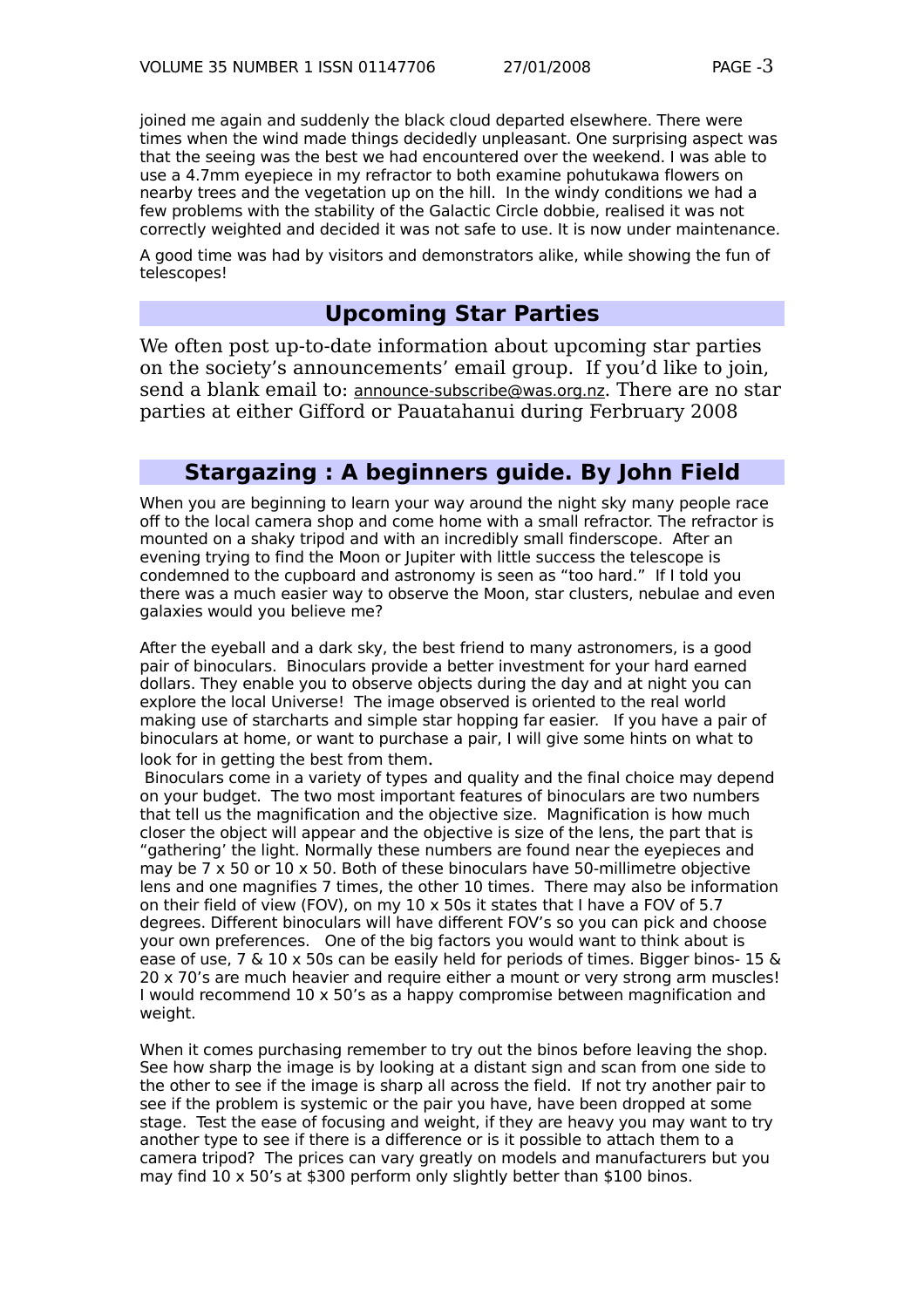If your eyes can't detect a difference then go for a cheaper model and save the money for a good starchart or other accessories.

When using your binos here are a couple of hints:

1, be comfortable and

2, be comfortable! Nothing can ruin an observing session faster than being uncomfortable. Remember to dress warmly. Even on a warm night it can get chilly whilst observing. Protect yourself from small biting insects. Holding binoculars and looking upwards is a real pain-in-the-neck after awhile. To ease the pain and enjoy the view you could mount your bino's on a pole and sit in a reclining chair or, as I do, use a sun lounger with an adjustable back. I orientate the lounger in the direction I wish to view, adjust the angle of the back and lie back with my weight supported by the lounger. On a table beside me I have my Collins Starguide, red light torch, and my little note book and pencil, more than likely the cat will also join by either curling up by my feet or sitting on my tummy (a great hot water bottle substitute!). I then sweep the area I want to observe until I find all the objects I can. I then move on to another part of the sky, if I get the chance!

Not only will you find things that you may never have seen before, you will also learn how to star hop to faint objects making the move from naked eye observing to observing with a telescope much easier. Good hunting!

## **What's in the sky in February: Information provided courtesy Carter Observatory**

#### **Planets**

**February** is a good month for viewing the planets. Mars, Saturn, Jupiter and Venus are visible all month. Mercury will be seen for the second half of the month in the morning sky.

**Mars** will be visible for the first half of the night. At the start of the month it sets at 02 33 and at 01 04 by month's end. Mars is in the constellation of Taurus. In February its magnitude fades from –0.6 to 0.2.

**Saturn** is visible for all but the very start of the night at the beginning of February. At the start of the month it rises at 21 49 and by February 25 it rises as the Sun sets at 20 11. Saturn is in the constellation of Leo, in which it remains until September 2009. Its magnitude slightly brightens from 0.4 to 0.2, its brightest for the year, during the month.

**Jupiter** will be visible for the last quarter of the night in February. At the start of the month it rises at 03 52 and at 02 28 by month's end. Jupiter is in the constellation of Sagittarius, in which it remains until January 2009. Its magnitude slightly increases from –1.9 to –2.0 during the month.

**Venus** will be visible in the Eastern morning twilight sky. At the start of the February it rises at 03 51 and at 04 48 by month's end. Venus starts the month in the constellation of Sagittarius, moving into Capricornus on February 19. Venus slightly fades from–4.0 to –3.9 during the month.

**Mercury** is will be seen in the morning sky for the second half of the month. By February 14 it rises an hour before the Sun at 05 40 and at 04 45 by month's end. Mercury starts the month in the constellation of Capricornus, moving into Aquarius on February 5 and back into Capricornus on February 15. From February 14 its magnitude rapidly brightens from 1.8 to 0.2 by month's end.

All times are for Wellington unless otherwise stated. Other centres may vary by a few minutes.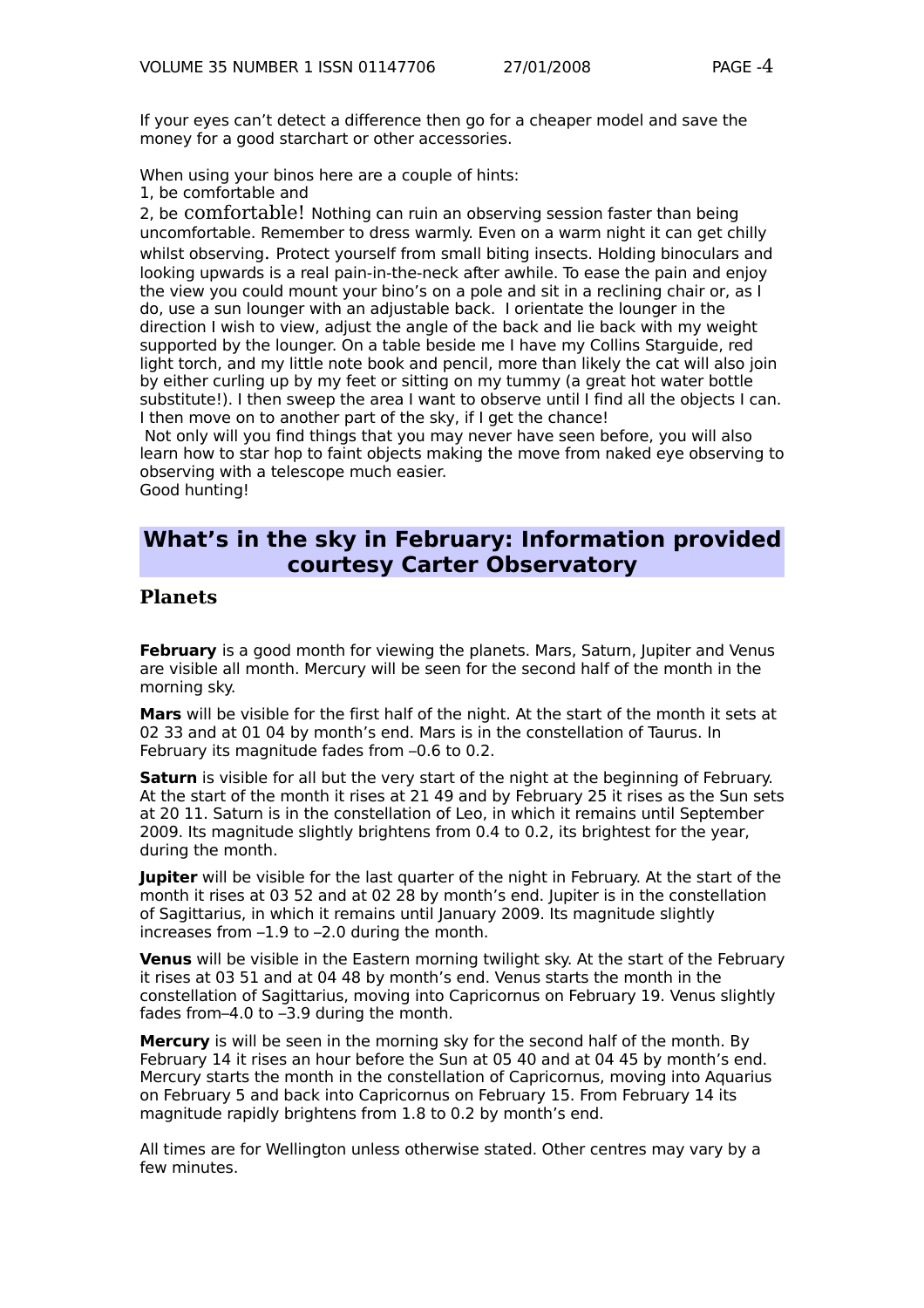#### **Phases of the Moon**

| New Moon –       | First Quarter –   | Full Moon –         | Last Quarter –    |
|------------------|-------------------|---------------------|-------------------|
| February 7 at 16 | February 14 at 16 | February 21 at $16$ | February 29 at 15 |
| -44.             | 33                | 30.                 | 18.               |
|                  |                   |                     |                   |

#### **Occultation of Antares by the Moon on February 2.**

The bright star Antares will be occulted by the Moon on the morning of Saturday, February 2 for all but the very Northern parts of the country. The Northern limit is defined by a line through the following locations:-

31 km ~SW (Azimuth 218°) of Whangarei.

44 km ~NE (Azimuth 37°) of Auckland.

42 km ~NE (Azimuth 37°) of Tauranga.

24 km ~NE (Azimuth 37°) of Whakatane.

32 km ~NE (Azimuth 36°) of Gisborne.

At this Northern limit a grazing occultation will be seen, where the star will graze along the edge of the Moon. If the observer is in exactly the correct location, the star will disappear and reappear several times as it is obscured by the mountains and peaks on the Moon's surface. For more information about this, please go to the Occultation section of the Royal Astronomical Society of New Zealand (RASNZ). ( <http://occsec.wellington.net.nz/> )

| The table alonside gives the time of the                                                       |          |        |        |
|------------------------------------------------------------------------------------------------|----------|--------|--------|
| disappearance (D) and the time of the<br>reappearance (R), in New Zealand Daylight             | Location | Disapp | Reappe |
| Time (NZDT). These times are given to the                                                      |          | ear    | ar     |
| nearest minute. The Moon is just past Last                                                     |          | (D)    | (R)    |
| Quarter. The disappearance will be fairly easy                                                 |          | m      | m      |
| to see although it is in the dawn twilight.                                                    | Wellingt | 05 40  | 06 28  |
| However, the reappearance will be difficult or<br>impossible to observe, the further South you | on       |        |        |
| are, as it happens close to or later than                                                      |          |        |        |
| Sunrise.                                                                                       |          |        |        |
|                                                                                                |          |        |        |

## **Solar Eclipse on February 7**

The Annular eclipse of the Sun on Thursday, February 7 will be a partial eclipse for the whole of New Zealand. The following table gives the times for Wellington. We are given the Daylight Time (NZDT) of the start, maximum eclipse, end of the eclipse, and the maximum percentage of the eclipse.

| Location  | Start | Max | End | Ma |
|-----------|-------|-----|-----|----|
|           |       |     |     | x  |
|           | m     | m   | m   | %  |
| Wellingto | 16    | 17  | 18  | 63 |
|           | 36    | 43  | 44  |    |

**WARNING: Great care must be taken when observing the Sun. Never look directly at the Sun, with or without magnification, as serious eye damage can result. The only safe way to observe the Sun is with a specially designed filter or by projection. You may find that your Astronomical Society will have safe viewing equipment for this event.**

If the weather is clear, the Thomas King Observatory (on the rise in front of Carter Observatory) will be open for the duration of the eclipse. We will use a special solar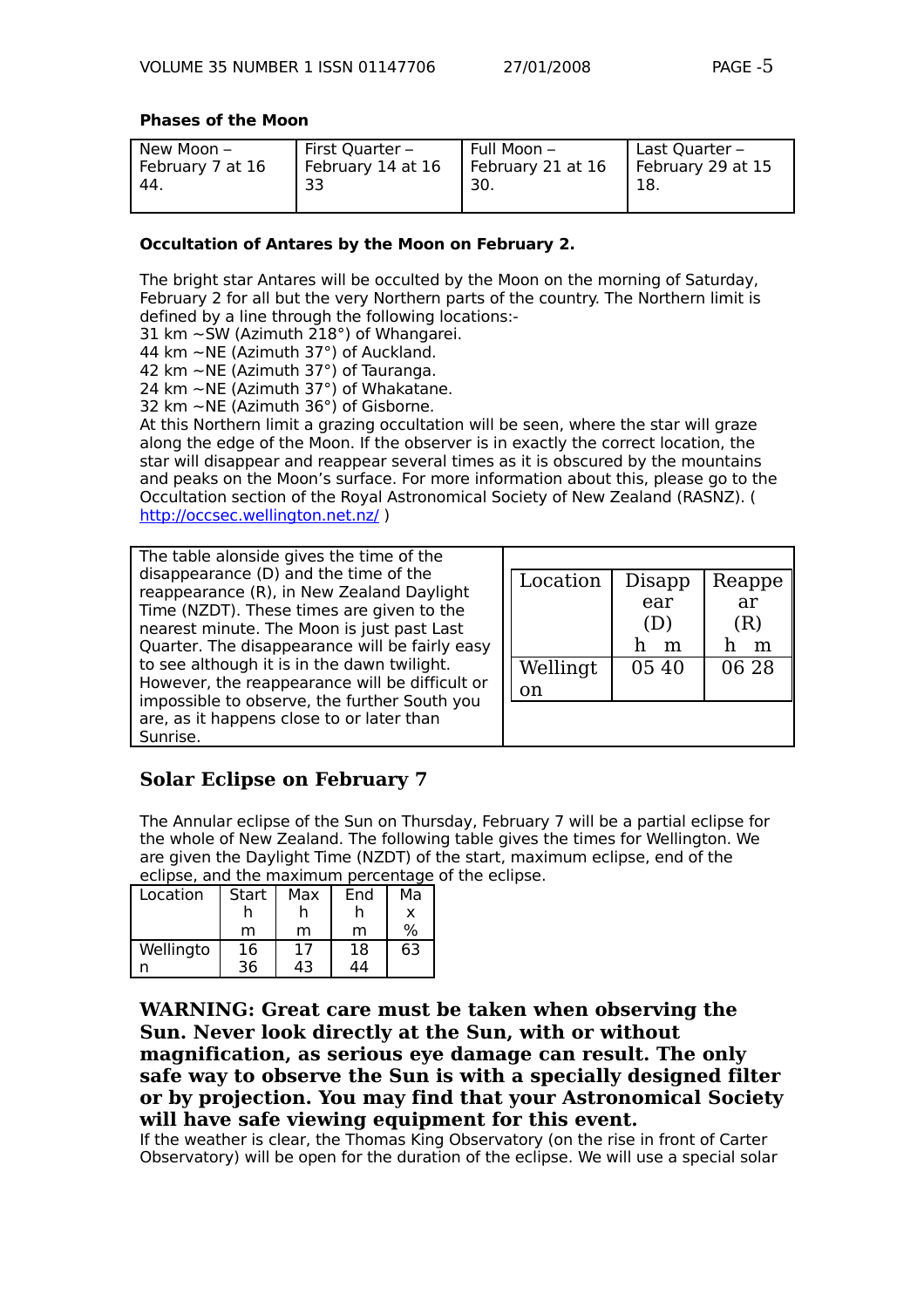filter for safe viewing of the eclipse. For more details contact the Observatory on the day.

**Comets--**No bright comets are predicted to be visible during February.

#### **Meteor Showers**

February is a relatively quiet month for **Meteor showers**.

The only notable shower is the alpha Centaurids, which is active from January 28 to February 21. It reaches maximum activity on February 07. This shower is worth watching out for as it has bright meteors (mean magnitude is 2.0), and is one of those which has marked variations in Zenith Hourly Rate. In some years without warning - rates of 25, or even higher, occur. The radiant is at R.A. 14h 00m and Dec -59 $\degree$ . The radiant is in the constellation of Centauri, near to Hadar (beta Centauri), the fainter of the two pointers, which is visible for the whole of the night.

A second, weaker shower in February, the gamma Normids, is active from February 25 to March 22, but only reaches its maximum activity on March 14 when 8 meteors an hour are expected. The mean magnitude of the meteors is 2.4, and the radiant is at R.A. 16h 36m and Dec -51°. The radiant is in the constellation of Normae. There is no convenient bright star at this point. So draw an imaginary line from the Acrux (alpha Crucis), the bottom and brightest star in the Southern Cross to Rigil Kentaurus (alpha Centauri), the brighter star of the two pointers. Continue the line for about the same distance between the two stars to be approximately at the radiant point. This radiant point is visible for the whole of the night although is very low in the southern evening sky.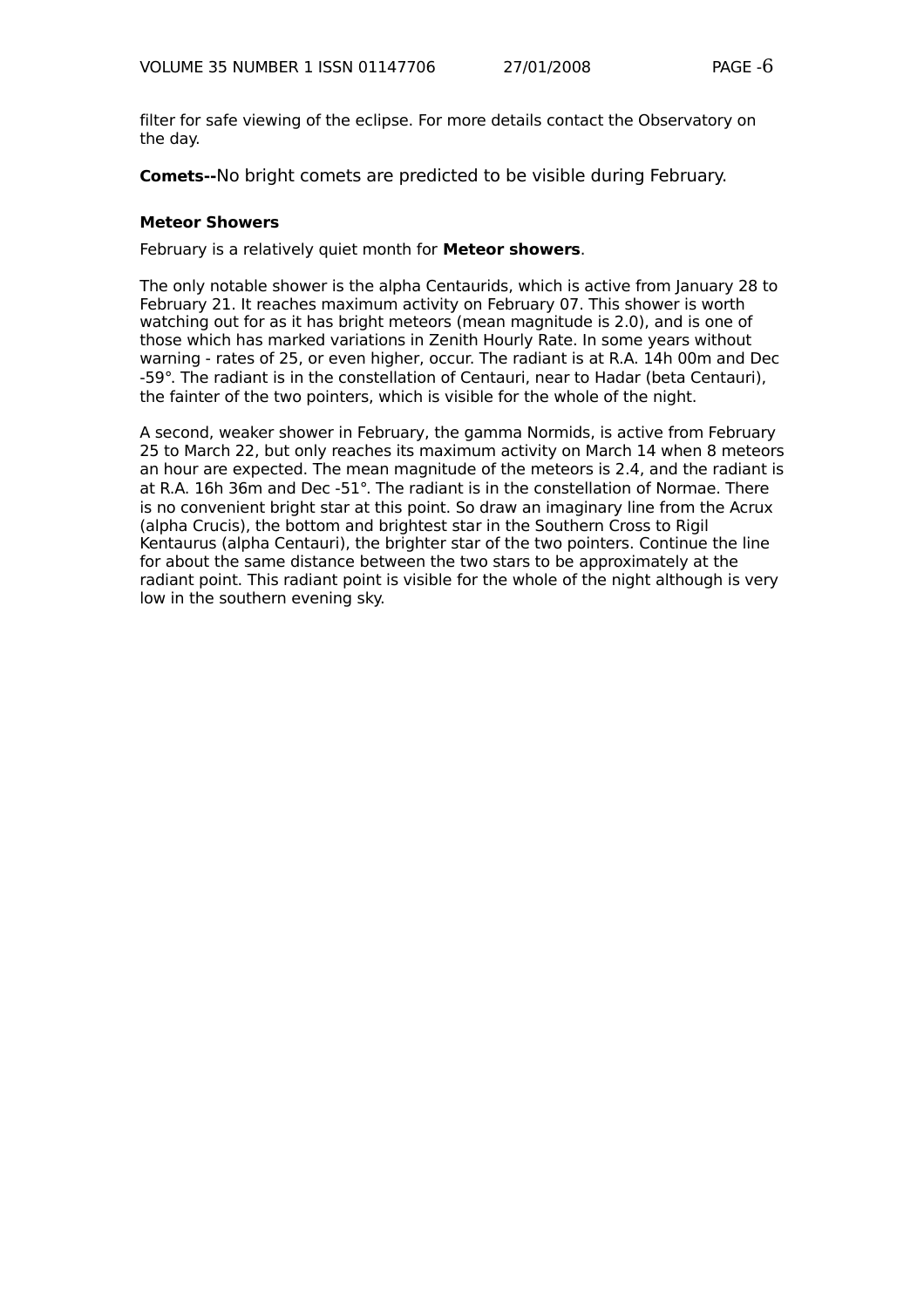**FEBRUARY SKY MAP PROVIDED BY CARTER OBSERVATORY**

This chart shows the sky as it appears at about 22 00 for ~February 15.



#### **How To Use the Sky Charts**

To use the sky chart hold it up to the sky so that the direction in which you are looking is at the lower edge of the map. For example, if you are looking at the western horizon then the map should be held so that the "WEST" label is at the lower edge. The altitude and direction of the stars and planets will then be correctly shown. The centre of the chart will be directly overhead.The above chart is for 21:00 NZST, but other month's charts, from previous WAS Newsletters, can be used at other times of the night. The table below indicates which month's chart, from back copies, can be used at other times during this month.

| For this time of the | 00 | 02 | 04 |
|----------------------|----|----|----|
| night:               | 00 | 00 | 00 |
|                      |    |    |    |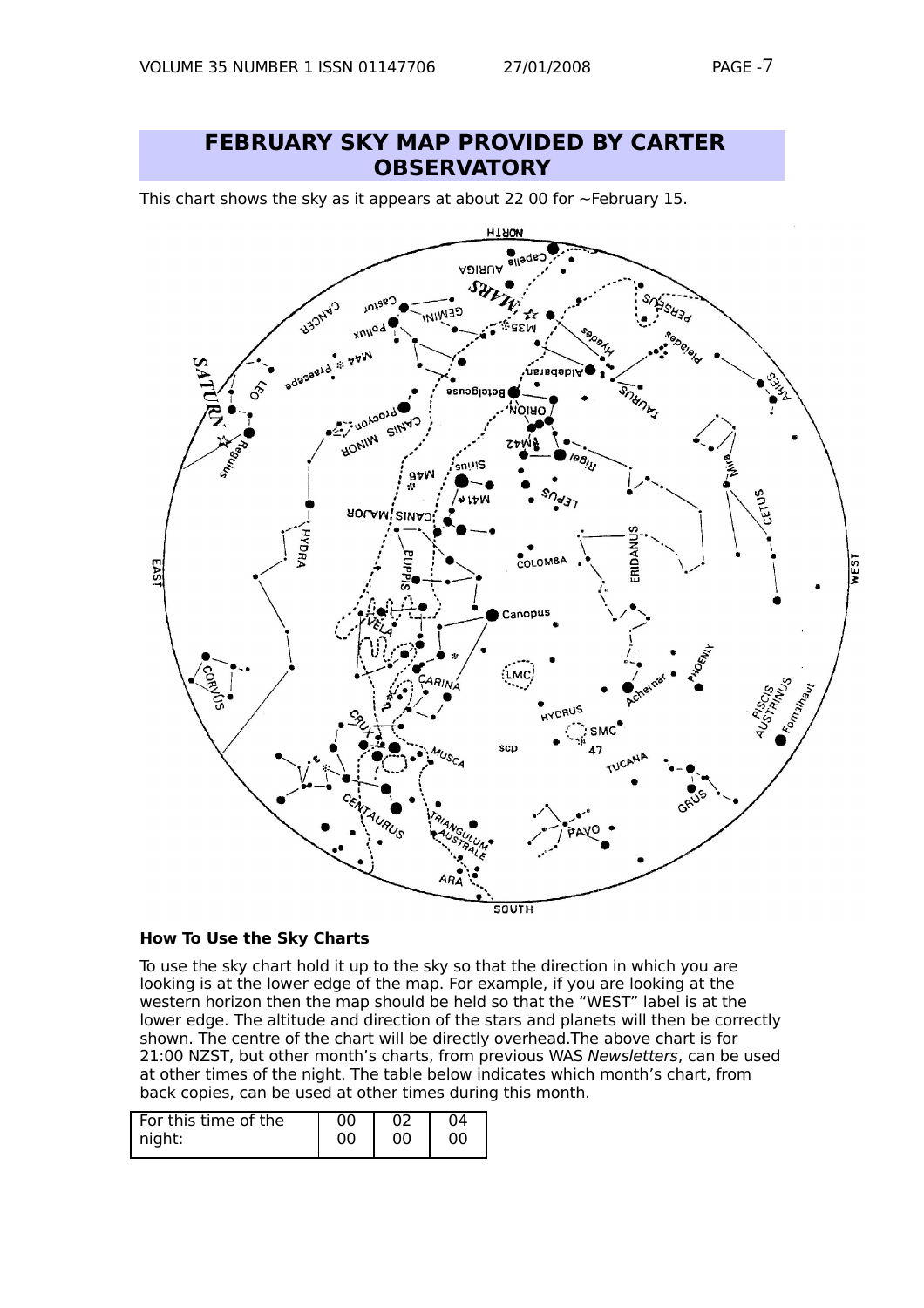| Use this month's | Mar.   Apr.   May. |  |  |
|------------------|--------------------|--|--|
| charts:          |                    |  |  |

Note that although the stars will be correctly positioned, the planets will not be correct as they move against the background stars from month to month.

## **Diary of Astronomical Phenomena: Information provided by Carter Observatory**

Feb 2 Antares is occulted by the Moon for most of New Zealand at  $\sim$  07 00.

- 7 Mercury in inferior conjunction (between the Earth and Sun) at 06 00. 7 New Moon at 16 44 and Solar eclipse.
- 14 Moon at perigee (closest to the Earth) at 14 00. (Distance  $= 0.0024748$  AU  $=$ 370,220 km).
- 16 Mars 1.6°S of Moon at 21 00.
- 19 Mercury stationary against the background stars at 05 00, as its motion changes from a Westerly to an Easterly direction.
- 21 Full Moon at 16 30.
- 22 Saturn 3°N of Moon at 01 00
- 24 Saturn at opposition (on the opposite side of the Earth to the Sun) at 23 00.
- 26/27 Venus close to Mercury in the morning sky.
	- 28 Moon at apogee (furthest from the Earth) at 14 00 (Distance =  $0.0027035$  AU = 404,440 km).

### **Sunrise/Sunset**

Below are Sunrise and Sunset times for each Monday of the month for Wellington,. The table also gives the time of Transit (Trans), the maximum Altitude (Alt) and the Azimuth (Az). ..

The time of transit is when the Sun crosses the local North-South meridian from East to West. At the time of transit, shadows will point South. The transit time is also the time at which the Sun is at its maximum altitude (Alt). Assuming your horizon is at sea level, the Azimuth is the position on the horizon where the Sun rises or sets. The angle is measured from true North (not magnetic North), towards the East for Sunrise and towards the West for Sunset. An azimuth of 90°, for Sunrise, means the Sun rises exactly in the East and for Sunset the Sun sets exactly in the West.

For azimuths less than 90°, the Sun rises to the North of East and sets to the North of West (Winter months).For azimuths greater than 90°, the Sun rises to the South of East and sets to the South of West (Summer months). Other New Zealand centres may differ slightly from Wellington

| Date | <b>Rise</b> | <b>Set</b> | <b>Trans</b> | Alt       | Az      |
|------|-------------|------------|--------------|-----------|---------|
| Feb  | H M         | н м        | н м          | $\bullet$ | $\circ$ |
| 4    | 06 29       | 20<br>39   | 13 34        | 65        | 11<br>2 |
| 11   | 06 38       | 20<br>31   | 13 35        | 63        | 10<br>9 |
| 18   | 06 47       | 20<br>22   | 13 35        | 61        | 10<br>6 |
| 25   | 06 56       | 20<br>12   | 13 34        | 58        | 10<br>3 |

## **Moonrise/Moonset**

The table on the next page gives the Moonrise and Moonset times for Wellington for the month. The times for other New Zealand centres may deviate by up to 30 minutes, and this difference will vary during the month. (Unfortunately it is not possible to estimate this difference by consulting the Sunrise and Sunset tables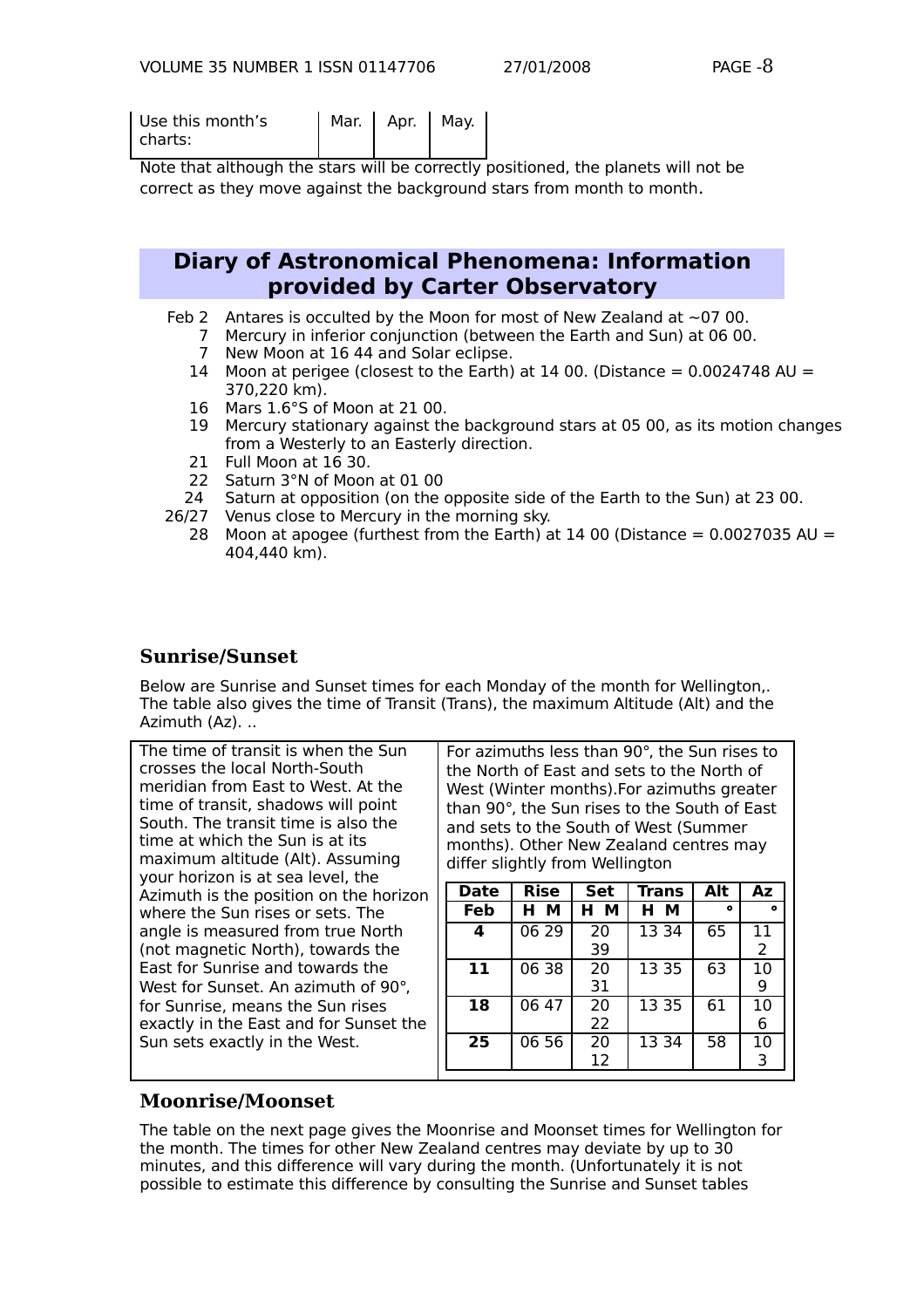above as the Sun differences between Auckland, Wellington, Christchurch and Dunedin bear little resemblance to the Moon differences because of the Moon's declination).

In the table, we include the Azimuth (Az) that the Moon rises and sets on the horizon. It assumes your horizon is sea level. Azimuth is measured in degrees from True North (not Magnetic North) either towards East or West depending on whether it is for Moonrise or Moonset. So for an Azimuth of 90°, the Moon will rise exactly in the East and set exactly in the West. For Azimuths less than 90°, the Moon will rise to the North of East and set to the North of West. Similarly, for Azimuths greater than 90°, the Moon will rise to the South of East and set to the South of West.

| D<br>ate     | <b>Rise</b> | Az  | Set      | D<br>ate | <b>Rise</b> | Az | Set      | D<br>ate | <b>Rise</b> | Az  | Set      |
|--------------|-------------|-----|----------|----------|-------------|----|----------|----------|-------------|-----|----------|
| 1            | 00 33       | 123 | 16<br>14 | 11       | 10<br>52    | 81 | 22<br>14 | 21       | 20<br>15    | 78  | 06<br>28 |
| $\mathbf{2}$ | 01 09       | 127 | 17<br>14 | 12       | 12<br>06    | 72 | 22<br>40 | 22       | 20<br>37    | 86  | 07<br>37 |
| 3            | 01 54       | 129 | 18<br>10 | 13       | 13<br>22    | 64 | 23<br>11 | 23       | 20<br>58    | 94  | 08<br>44 |
| 4            | 02 48       | 129 | 18<br>57 | 14       | 14<br>38    | 58 | 23<br>50 | 24       | 21<br>18    | 102 | 09<br>48 |
| 5            | 03 50       | 126 | 19<br>37 | 15       | 15<br>53    | 53 |          | 25       | 21<br>39    | 109 | 10<br>51 |
| 6            | 04 57       | 122 | 20<br>11 | 16       | 17<br>02    | 52 | 00<br>39 | 26       | 22<br>04    | 116 | 11<br>55 |
| 7            | 06 07       | 115 | 20<br>39 | 17       | 17<br>59    | 53 | 01<br>39 | 27       | 22<br>31    | 122 | 12<br>58 |
| 8            | 07 18       | 108 | 21<br>04 | 18       | 18<br>45    | 57 | 02<br>48 | 28       | 23<br>05    | 126 | 14<br>02 |
| 9            | 08 29       | 99  | 21<br>27 | 19       | 19<br>21    | 63 | 04<br>02 | 29       | 23<br>46    | 129 | 15<br>02 |
| 10           | 09 40       | 90  | 21<br>50 | 20       | 19<br>51    | 70 | 05<br>16 |          |             |     |          |

**Accurate Sunrise/set and Moonrise/set times for any location, in New Zealand or anywhere in the World, are available from Carter Observatory. Other data, such as the position in the sky of the Sun and Moon (or planets) at a particular time, twilight times, illumination from the Sun**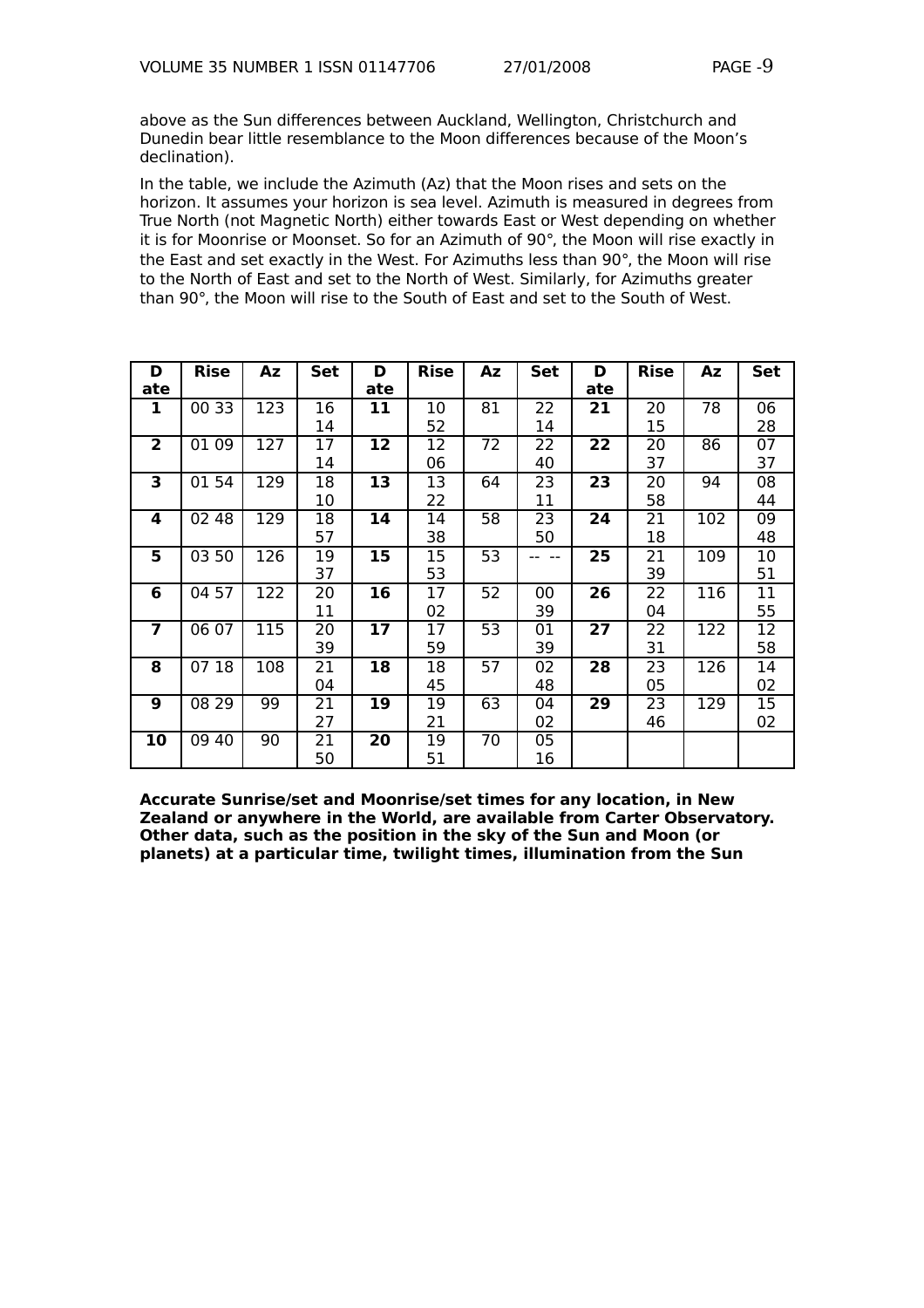## **2008 RASNZ Conference at Lake Tekapo: Information taken from Royal Astronomical Society of New Zealand . Email Newsletter Number 87, 25 November 2007**

**Registration forms for next year's RASNZ Conference at Lake Tekapo are now available on the RASNZ website [http://rasnz.org.nz/.](http://rasnz.org.nz/) The PDF version of the registration may be downloaded, for printing and mailing with your cheque. Alternatively there is a RTF version which you may use if you prefer to pay your registration fee by bank transfer (bank transfer details are shown on the forms) and email the registration details to the conference organisers. Registration for the Friday CCD Workshop can be made on the same forms. Early registration is encouraged particularly for the number limited workshop. All registrations should be made by April 1, particularly if assistance with arranging transport is required.**

**The registration fee includes the costs of morning and afternoon tea on Saturday, morning tea on Sunday and lunch on Saturday and the conference CD. Sunday lunch is not included. Registration for the Friday CCD Workshop includes the costs of morning and afternoon teas, lunch and handout materials. Those attending the conference should make separate arrangements for accommodation at Lake Tekapo. Details of available options are included with the registration forms.**

**If you plan to travel via Christchurch you will need to arrange for transport for the three-hour scenic drive from Christchurch to Tekapo. The Local Organising Committee suggest that people travelling together may like to arrange car hire as listed on the registration forms. If you are travelling alone and require help with transport please BOOK EARLY and make sure you indicate on the registration form that you require assistance with travel from Christchurch. The Conference organisers will contact you with details about arranged transport. RASNZ members will receive a printed copy of the conference registration forms with the December issue of Southern Stars. The dates of the conference are Friday 23 May to Sunday 25 May 2008. The conference organisers plan to arrange a trip to Mt John, most likely on the Sunday afternoon. Information about conference speakers is being placed on the RASNZ website as details become available. The conference will be presenting some aspects of the work at Mt John observatory, past and present. Also, in view of the prospects for a dark sky park centred on Mt John and Lake Tekapo, some emphasis on preserving dark skies.**

**to the sterling efforts of Roland Idacsyk at [http://www.astronomy2009.org.nzT](http://www.astronomy2009.org.nz/)o make it as useful as possible we'd like it to be comprehensive so please let me know if you want any events and that includes any from now until the end of 2009 - to be posted.**

**A critical part is the section that deals with NZ astronomers - past, present and overseas. We would like to include as many active astronomers as we can - it should end up being the Who's Who of NZ astronomy. So we would like all individuals and societies to send me (not Roland) names and very short profiles with any relevant links to be posted. See last month's**

**Newsletter for an example biography. Marilyn's email address is on [www.writerfind.com/mhead.htm](http://www.writerfind.com/mhead.htm)**